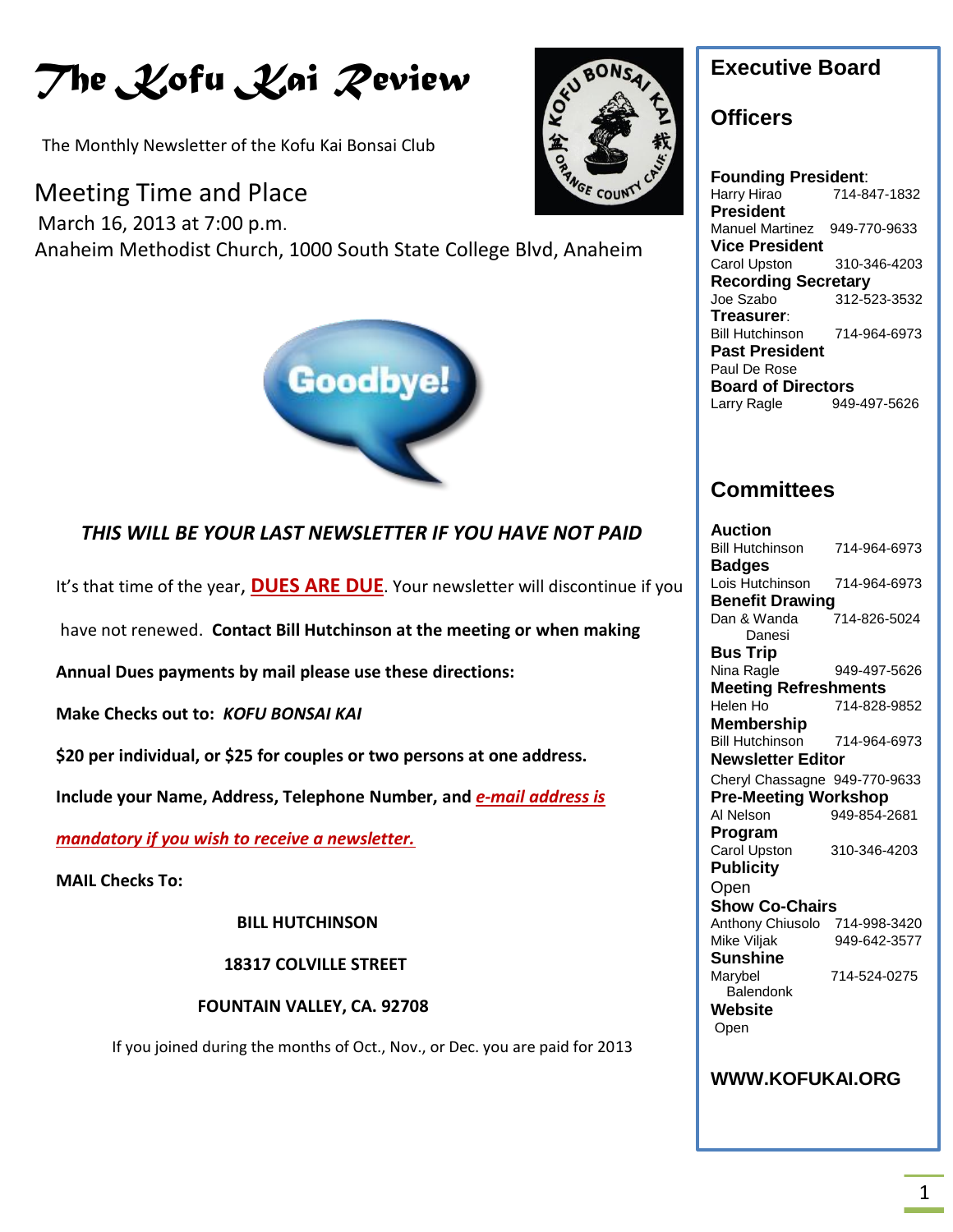### **MARCH MEETING**



**Ryan Nichols**

Ryan is an enthusiastic bonsai practitioner who has combined his extensive knowledge of plant science (Ryan is currently working on his PhD in Horticulture) with his love of the art of Bonsai. His initial journey started with his desire to be a Landscape Architect, but soon learned that having a working knowledge of how a plant survives and thrives was where his heart was at. Along the way of his educational journey he fell in love with bonsai and began taking classes from Al Nelson and Ryan Neil both of which showed him that a slow, concise and balanced approach to the art will manifest itself in the best results for Artist and Plant. He will be sharing his knowledge with the Kofu Kai members with an emphasis on repotting, Bonsai soil and aftercare.

By Ronald Reekers

## **Hana Matsuri Festival, April 13 & 14, 2013 at Buddhist**

**Temple,** 909 S. Dale Ave in Anaheim, *WE NEED YOU TO DISPLAY YOUR TREES*, contact Mike Viljak at 949-642-3577, or Anthony Chiusolo at 714-998-3420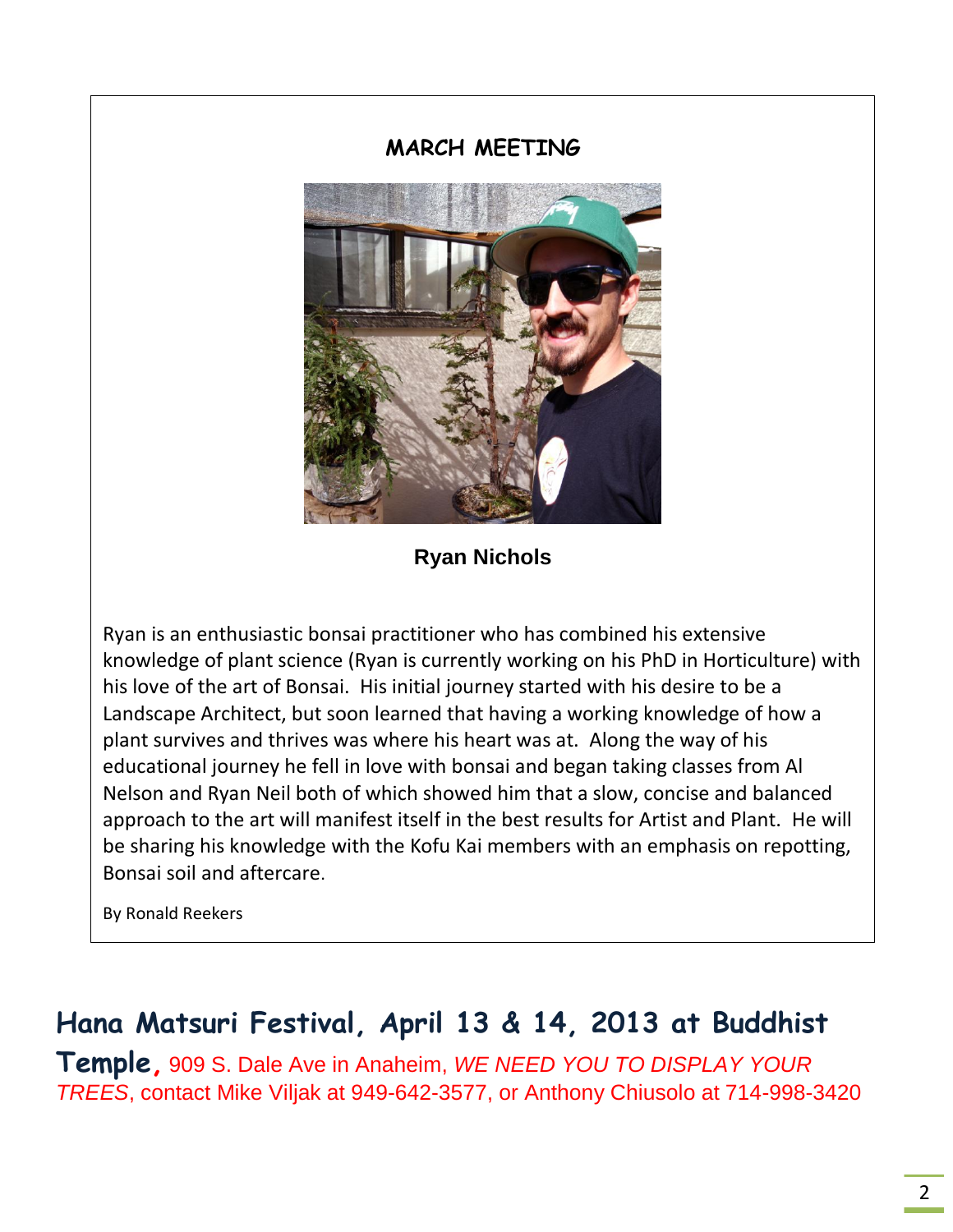## **FEBRUARY MEETING**



**At the February meeting Harry Hirao was assisted by Mel Ikeda and Tom Culton. The tree of choice was Harry's favorite, California Juniper. The tree was collect last year on one of Harry's trips to the desert.**

**During the demonstration there was some lively discussion about collecting trips with Harry and some of the difficulties of collecting this type of material.**

**The tree was styled with the possibility of having two fronts and having a compact structure. Harry donated the tree to the club raffle**

BADGE PRIZE WINNER

NINA RAGLE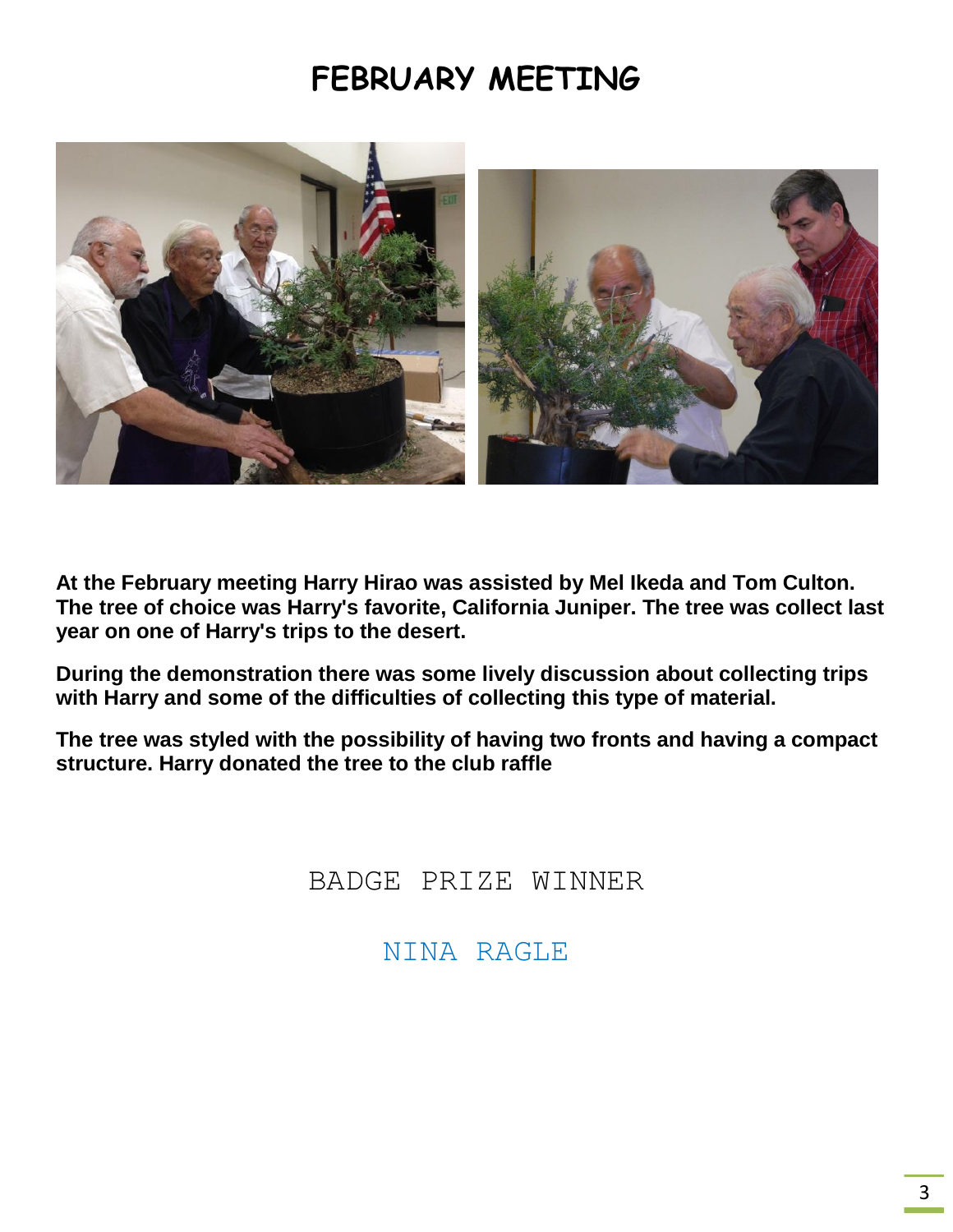

## Leila Montero

DEMO TREE WINNER

## KOFU KAI Sponsored WORKSHOP TUESDAY MARCH 26, 2013

This spring we have arranged for a special workshop by renowned European bonsai artist Mauro Stemberger. Kofu will host this event on Tuesday March 26th at our usual meeting place. The workshop will be divided into morning and afternoon sessions and you can sign up for either morning or afternoon or both. This will be a bring-your-own material type of event and is for members who are currently actively taking bonsai lessons or have already studied bonsai. In addition to the bonsai material you'll work on, you will also need to bring your own tools. We will be limiting the number of participants to make sure that everyone gets plenty of time with Mauro. The fees will be as follows,

#### **1/2 day 40.00, with lunch 45.00, full day 70.00, lunch included**

silent observer 5.00 for either morning or afternoon session, 10.00 for all day, add 5.00 for lunch just a note, silent observer means just that, watching and listening. The folks who are paying to be there get to ask the questions.

The exact times for the sessions will be announced later. Contact me, Carol Upston as soon as possible to reserve your spot. My emails are [<jackdraw@earthlink.net>](mailto:jackdraw@earthlink.net), [<carol@mossfactory.com>](mailto:carol@mossfactory.com) or you can text me at 310-346-4203 or just call me. Email and texting are best.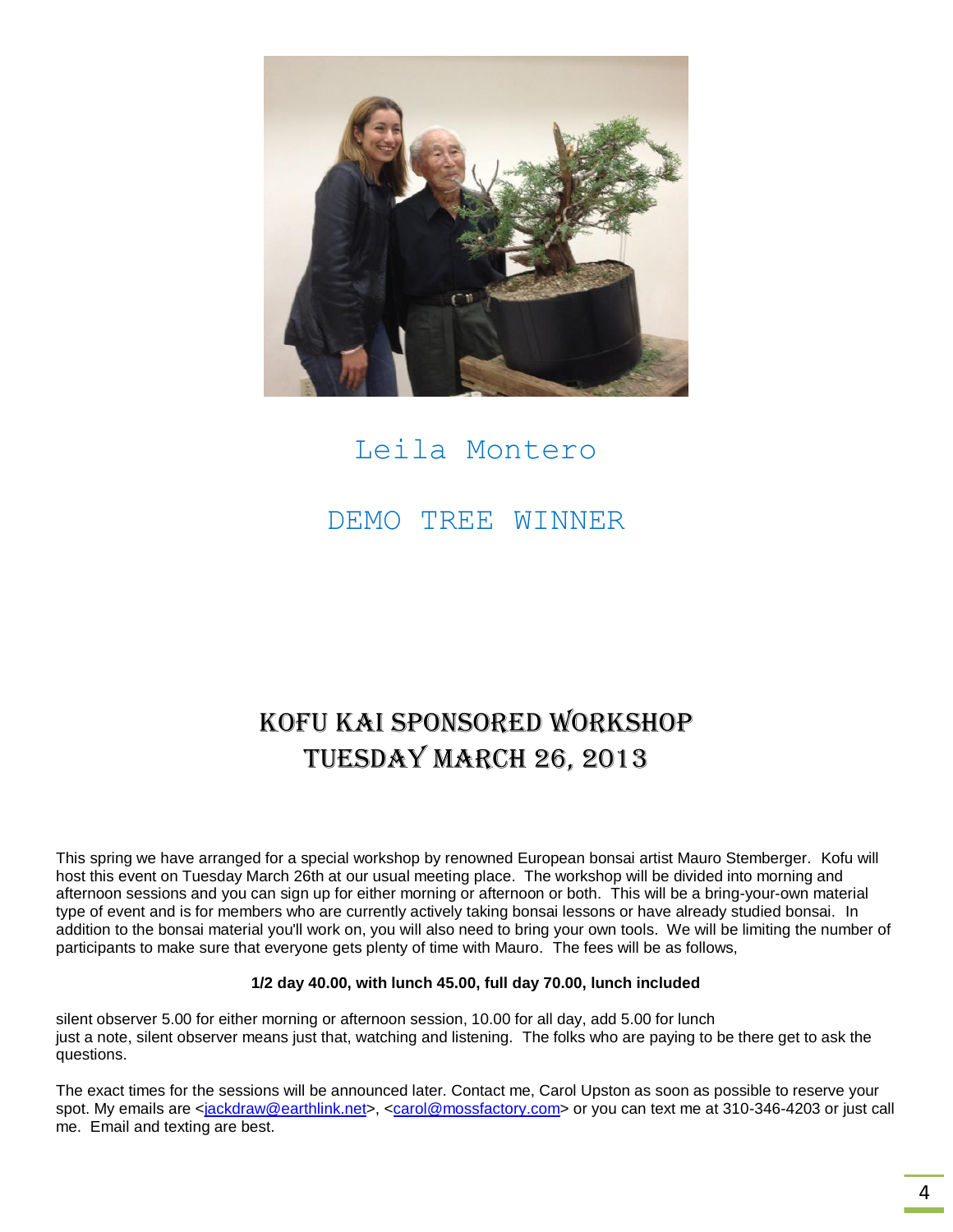This is an amazing opportunity to work with a bonsai artist who understands the Mediterranean climate. He was born and lives in Feltre, Italy which according to Google maps is about 100 k north of Venice in northeast Italy. He is a practicing architect as well as a bonsai teacher and enthusiast. I hope you will visit his blog at [italianbonsaidream.com](http://italianbonsaidream.com/) and take a look at his work and adventures. I first noticed him in an issue of Bonsai Focus Magazine and the thing that caught my eye, aside from his beautiful trees was the way he uses every square inch of balcony and roof space at his home to cram as many bonsai as possible into an urban setting. I can relate to that! Also, check out his Facebook page. We have plenty of spaces available in this workshop but they may fill up fast so please contact me, Carol Upston as soon as possible to reserve your spot.



#### **K O F U BO N S AI K AI - BO N S AI I D EAS**

#### **BY MARTY MANN**

#### **M AR C H , 2 0 13 ( # 7 9 )**

The prime time for potting is March. If you have created a supply of good basic potting soil, fertilizers and other chemicals you are ready to go. Are all the used pots clean? Do you have an assortment of good new pots to select for new plantings?

Your projects can be threefold:

• moving pre-trained material from nursery cans to selected bonsai pots, either for further training or for show.

• transferring trees which are already potted into larger or more appropriate pots because of changes in the basic shape, size or design of the trees.

• repotting trees that are ready to be refreshed with new soil and removal of excessive root growth to generally improve the health of the trees.

During repotting activities it is wise to study the tree. Remove excess branch growth, crossing branches and long internodes that may have been overlooked during the dormant months. Trees should be somewhat on the dry side when they are ready for repotting. The tree will be easier to remove from the pot. The combing of the root ball, after cutting away about 1/3, will free the fine roots and encourage regrowth. Do not allow fine roots to be exposed to the sun or drying winds—keep a spray bottle handy. Screen new soil mixes to remove the harmful fine dust. Keep newly potted material in partial shade for a week or so and then move them out into full sun. Allow new feeder roots to develop. Replace and replenish any lost soil.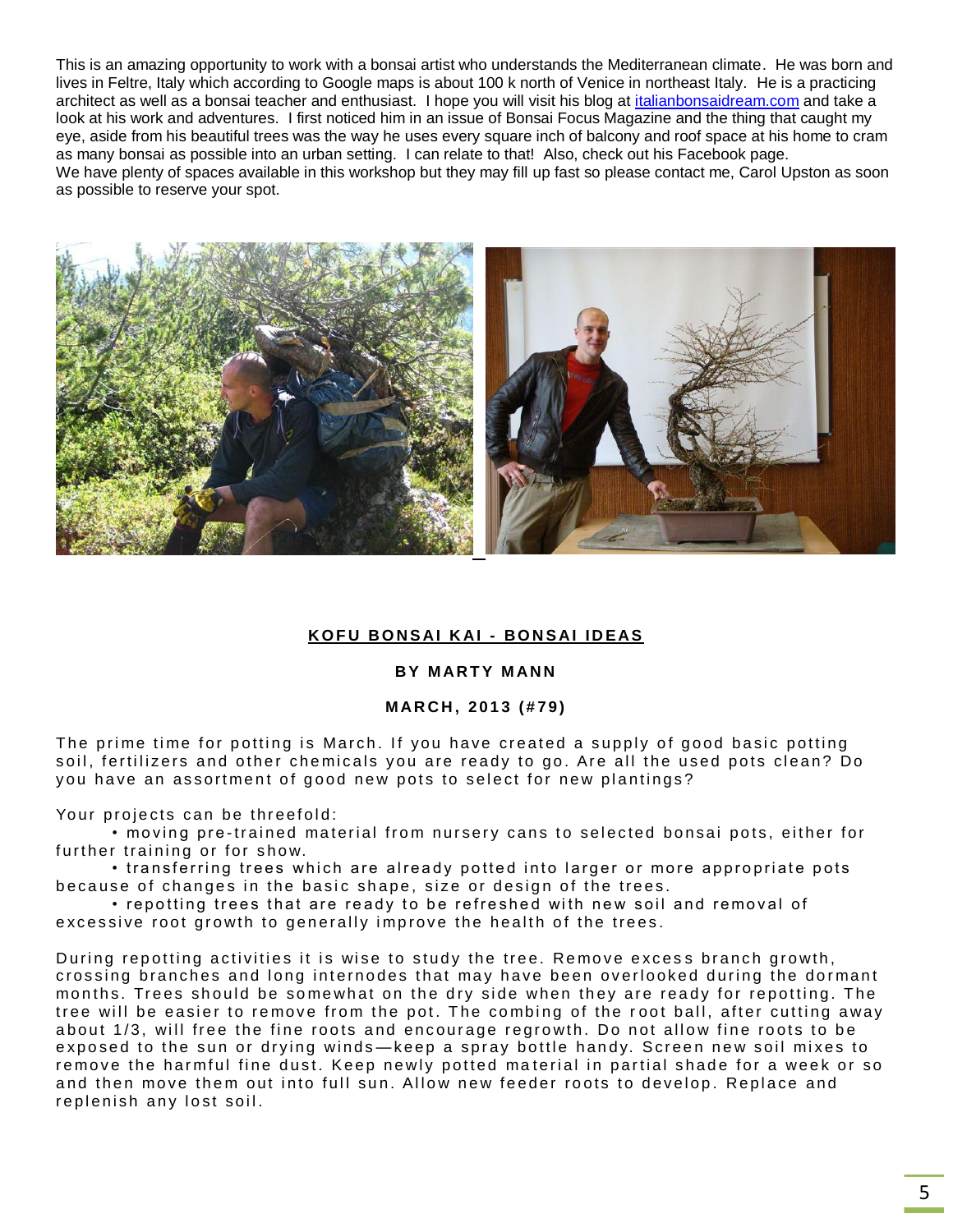*Prioritize your work schedule.* Varieties of conifers, such as Spruce, Fir, Hinoki Cypress, etc., can by done first. Next, take care of the deciduous trees that are best done while the leaf buds are still tight. Finally, do the entire Juniper varieties and the Bamboo specimens. Don't wait until late into April. Give newly potted material a chance to develop new growth in their new medium as the weather warms.

It is advisable to remove portions of the old foliage, as well as the heavier old roots, to encourage new growth. Do so with some limitation—to much removal shocks the tree. Root divisions form whenever a root cut takes place. These divisions provide for better nutrient absorption. Branch trimming allows new branch divisions and desired branch twiggyness.

Deciduous trees, such as Japanese Maple, Trident Maple, Gingko and Liquid Amber, can now be trimmed but wait a few weeks until the new growth has matured.

This is the time to begin the fertilization program on established trees. Use a slow release fertilizer just prior to the signs of new growth. Organic fertilizers such as Cottonseed Meal ( $75\%$ ), with a proportion of Bone Meal ( $25\%$ ), give the trees the desired boost during this growing season. Bone Meal is very slow acting but is beneficial in the long run. To insure the maximum blooming potential, new growth on flowering trees and azaleas should be watched. Keep the nitrogen content of fertilizers at a minimum in these early feedings since excessive green foliage and leaf growth weakens the flowering effort. Use a weak application just as the flower buds begin to swell and again as they open and develop. Do not feed after the flowers are fully open. Miracle-Gro®, applied on a bi-weekly basis, is an excellent all-purpose fertilizer.

Plants are now growing vigorously. It's better to feed more often with light applications then less often with a heavy hand. Keep fertilizers away from the trunk of the tree. Broadcast granular food lightly over the pot surface and close to the pot edges. Do not feed newly transplanted or repotted trees for a month or two to let them become established. A low nitrogen fertilizer such as Super Phosphate keeps fruit and berries from falling off prematurely.

#### **HAIKU POEM:**

Tensely, I stride home But, I stop in my garden I stand calm again

#### **By Marty Mann**

This article has been extracted from the recently published book called 'Bonsai Ideas'.© By Marty Mann. Material is not to be copied without publisher or author's permission **M a r c h - 2 0 1 2**

## **NEW MEMBERS WELCOME**

Paul Methof

## SAY HELLO WHEN YOU SEE THEM